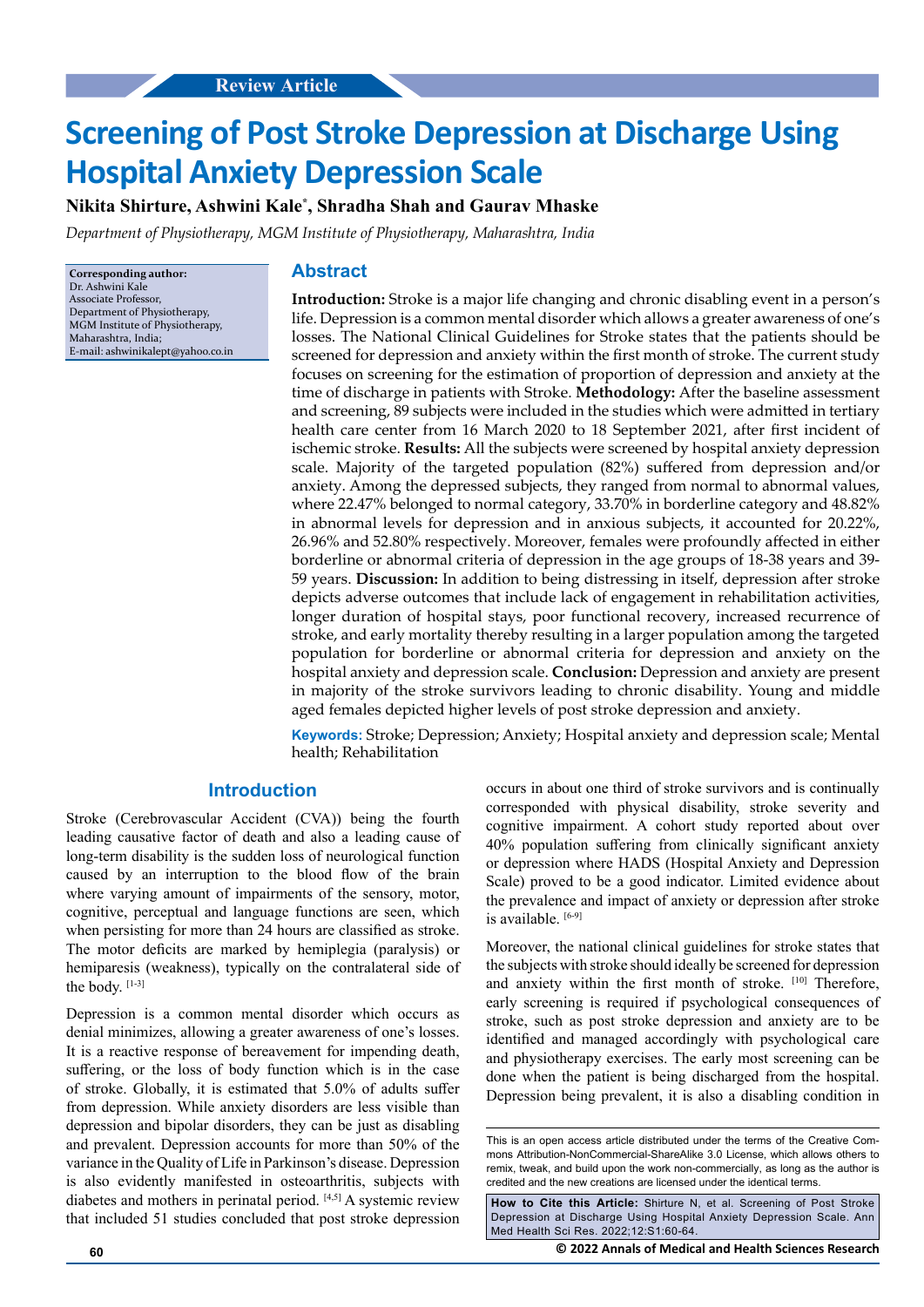older persons (>60 years) which surges the risk of mortality leading to negative influences on quality of life. Literature review comments a significant association between severity of depression and poor quality of life in older subjects with stroke. [11,12] Depression worsens the course of post-stroke neurological disorders, enhances the physical helplessness of patients, further reduces their quality of life, significantly decreasing the effectiveness of therapeutic and rehabilitation measures and increasing the risk of death.

A study documented the effects of comprehensive rehabilitation training on anxiety and depression in post-stroke patients and concluded that comprehensive rehabilitation training could decrease anxiety and depression and therefore, early screening of the subjects *i.e.,* at the time of discharge from the hospital is necessary to plan further plan of care for symptoms if any. [13]

The current physiotherapy treatment plan focuses on the physical manifestations of stroke that may divert attention from the potentially greater problems related to disturbances of their mood and behavior that can impede patients from optimum recovery and readjustment to life after stroke. Mental health is as important to the overall well-being as is physical health. Unfortunately, however, mental health is given less importance than physical health in most parts of the world and also the other potential reason being that health professionals may prioritize physical illness over psychosocial care. Therefore, the present study aims to screen depression and anxiety at the time of discharge in patients with stroke. [14-18]

## **Methodology**

106 subjects were screened according to inclusion and exclusion

criteria out of which 89 subjects were included in the study who were of the age of more than 18 years including both males and females. Only subjects with their first unilateral cerebrovascular accident and sufficient Mini Mental Examination score (>20) were included in the study. Subjects with recent injuries to the affected side extremity or with any other co-morbid neurological conditions except for stroke were excluded from the study. [19-21]

The study procedure was initiated after the approval of Institutional Ethical Committee. The purpose and the objectives of the study were explained to the subjects and written informed consent was taken from the subject or their caregiver. Baseline assessment including name, age, gender, hand dominance and the side affected was noted on the case record forms. The subject was then assessed for the outcome measure of the present study which is Hospital Anxiety and Depression scale at the time of their discharge from the hospital. The Hospital Anxiety and Depression Scale (HADS) has 2 sub scales-depression (HADS-D) and anxiety (HADS-A). The subject's responses were then rated on a 4-point Likert scale with scores ranging from 0-3, with higher scores indicating higher severity [Figures 1 and 2]. [22]

#### **Outcome measure**

**Hospital anxiety and depression scale:** The Hospital Anxiety and Depression scale (HADS) is a self-rating patient-reported outcome measure for both hospital and community settings. The scale is easy to administer and is reliable and validated in stroke population with sensitivity and specificity  $>0.80$ . [23,24]

#### **Results**

Results from the current study depict that 82% of the population



**Figure 1:** Written informed consent from the patient.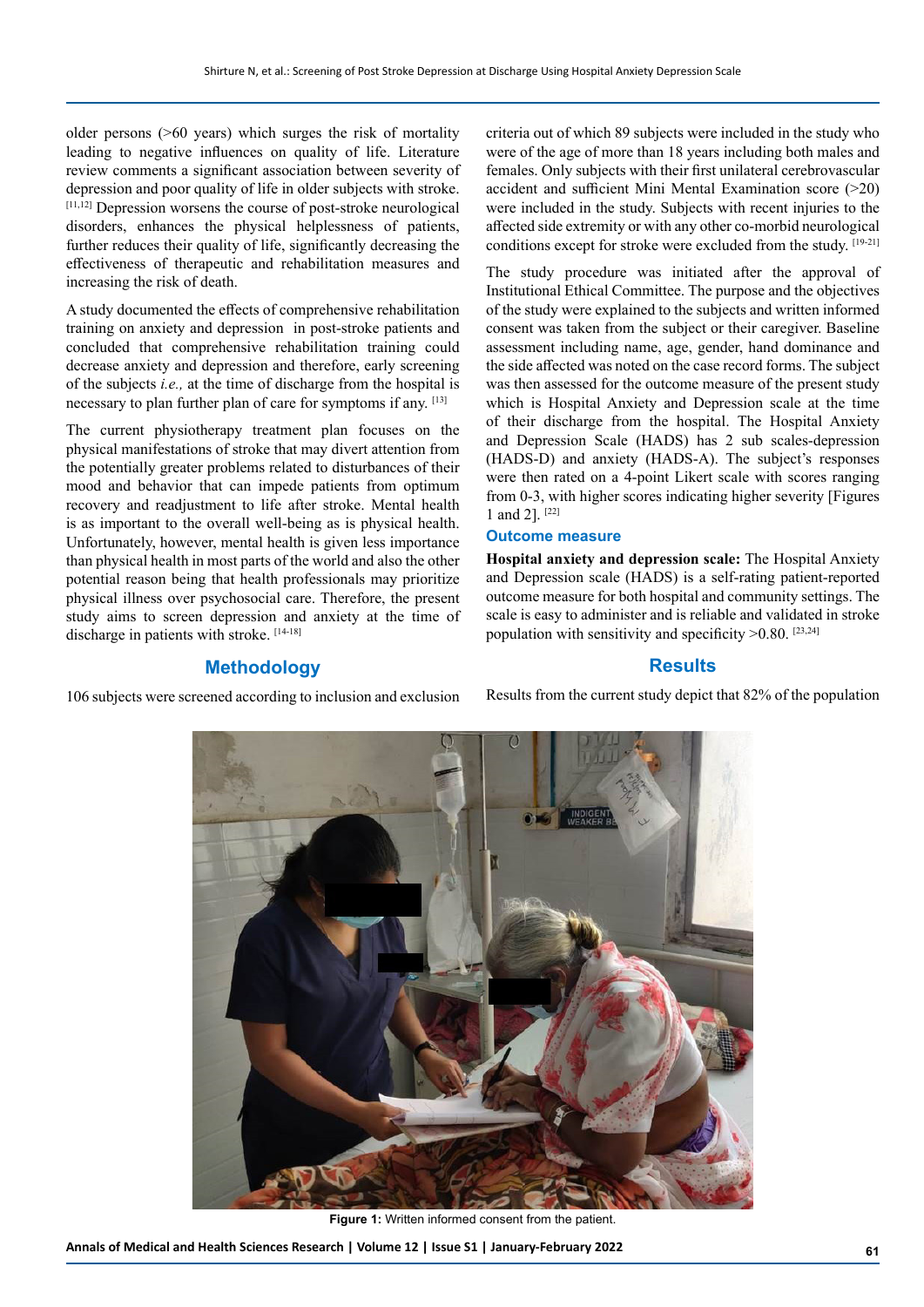

**Figure 2:** Assessing the patient according to the questions in the hospital anxiety and depression scale.

(stroke subjects) of the overall population (n=89) included in the study were either depressed or anxious with the prevalence rate of 92%. Among them, 77% of the post stroke subjects were found to be depressed and 79% of them were found to be anxious. Also, among the depressed population, the subjects ranged from normal to abnormal values with 22.4% being in normal ranges, 33.70% in borderline and 48.82% in abnormal criteria. Within the anxious population that accounted for 79%, 20.22% were in the normal criteria, 26.96% were in borderline and 52.80% in the abnormal group. [25] The females were found to be more affected than their male counterparts in either borderline or abnormal criteria of depression in the age groups of 18-38 years and 29-59 years. While the age group of >60 years had higher values for anxiety and depression. The distribution for the males with depression in normal borderline and abnormal was 21.87%, 34.37% and 43.75% while for anxiety it was 20.31%, 25%, 54.65% respectively. For the females, 24% of them were in the normal category, 32% were in the borderline category and 44% were in the abnormal category for depression. While for anxiety, 20% were in the normal category, 32% in the borderline category and 48% in the abnormal category. [26]

## **Discussion**

This study on stroke subjects to determine the levels of depression and anxiety exhibits that 82% of the population suffered from depression and/or anxiety. These results from our study add on to the evidence on the existing literature for evident post stroke depression. In addition to being distressing in itself, depression after stroke has been shown to contribute to other adverse outcomes that include lack of engagement in rehabilitation activities, longer duration of hospital stays, poor functional recovery, increased recurrence of stroke, and early mortality which could be the case in our study thereby resulting in a larger population of about 82% that scored for either borderline and abnormal criteria for depression and anxiety on the hospital anxiety and depression scale. A study reported that a lesion in the basal nuclei increased the probability of severe depression, where the patients with fewer lesions (1-2) had a greater chance of developing mild to moderate depression compared to the patients with 3-4 lesions. The study further concluded that a stroke lesion in the frontal lobe was twice as common in patients with severe depression and had lower score on the quality of life scale and higher scores for the Barthel Index, NIHSS and MMSE.

The pathophysiology of post-stroke depression which is multifactorial that includes both biological and psychosocial components could probably be the reason of such increased prevalence of post-stroke depression. Biological factors contributing to post-stroke depression include lesion location, genetic susceptibility, inflammation, neurogenesis in response to ischemia and others. Cerebellar micro bleeds are also associated with more severe forms of depression which may indicate impaired brain iron homeostasis or minor episodes of cerebrovascular extraversion, which may play a major role in depression etiology. Studies also state that post-stroke depression resulting from biological causes could potentially respond better to pharmacological therapy, whereas post-stroke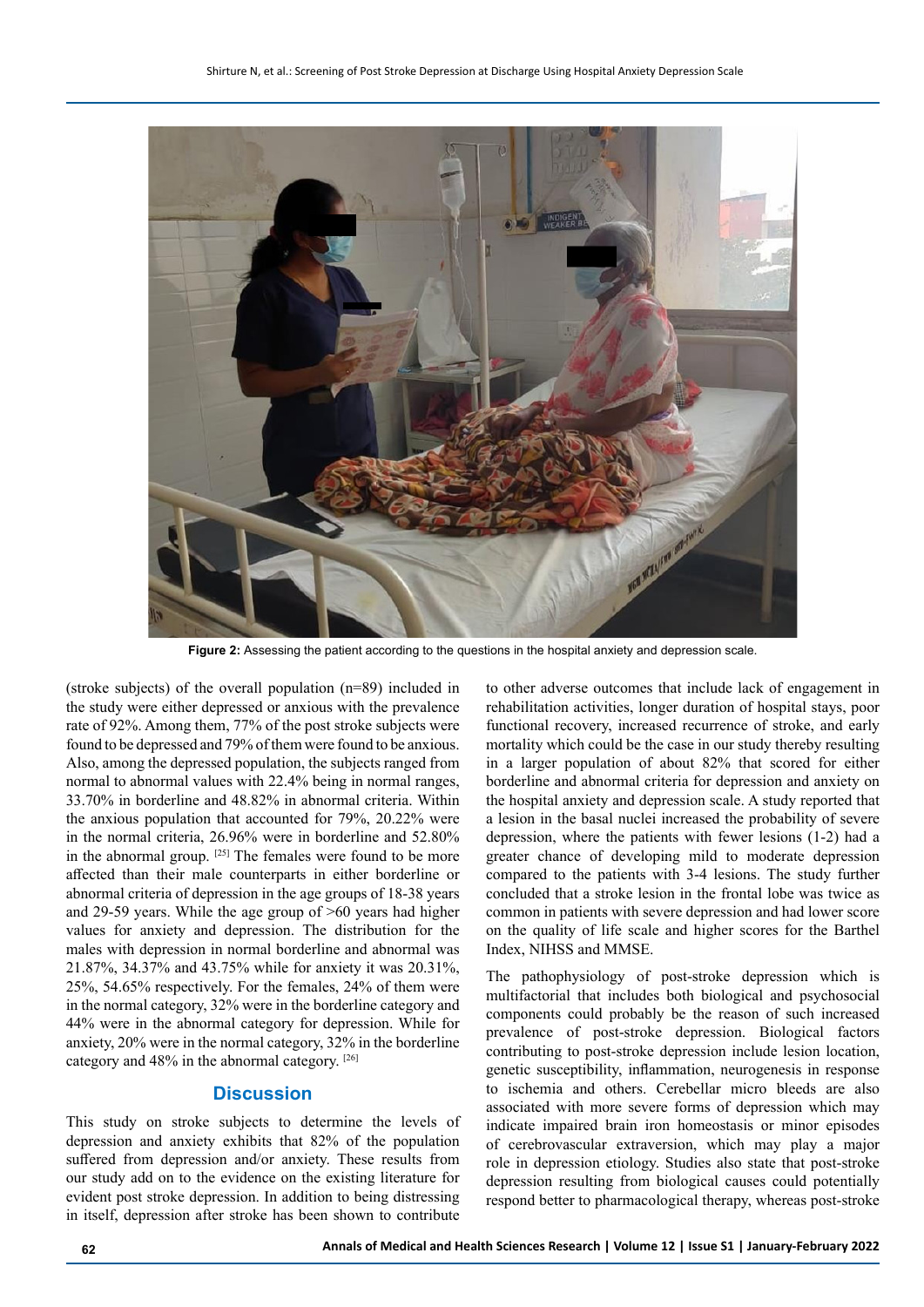depression resulting from psychosocial causes could possibly respond more favorably to psychotherapy and social support interventions that are a big part of physiotherapy interventions including group therapy sessions and community rehabilitation of individuals who have suffered from a stroke. Stroke survivors are more vulnerable to post-stroke depression compared to physically ill patients with similar levels of disability, even quite a long time after the stroke, regardless of other risk factors. Early effective treatment of depression may have a positive effect not only on depressive symptoms but also on the rehabilitation outcome of stroke patients.

Stroke patients who have been diagnosed with post-stroke depression also suffer with higher mortality rates and show a minor improvement in rehabilitation programs in comparison to the non-depressed stroke patients. Therefore, they have worse functional outcome secondary to their functional impairment and consequently resulting in poorer quality of life. These functional impairments lead to altered functional outcomes in post stroke subjects, as these are a result of the care which includes mostly physical which is treated by physiotherapeutic interventions majorly focusing on the patient's physical ability and hence ignoring the mental state of the patient which also directly plays a major role in the functional outcomes of post-stroke depression subjects. The post-stroke depression conceivably influences the functional outcome by limiting participation in rehabilitation because the patient is already confined to the bed due to physical impairments caused by stroke and there upon adding the dependency of the subject on the caregiver, which ultimately results in directly decreasing the physical, social and cognitive function altogether or perhaps affecting the biological process of neuroplasticity.

To potentiate self-efficacy in the rehabilitation setting may help clinicians in obtaining better functional outcomes, including depression. Therefore, along with the physical capabilities the mental state and mood should also be assessed post stroke because if altered it might lead to severe distress not only to the affected individual but also his caregiver. This suggests that attention should be paid to addressing post-stroke depression in stroke patients in order to help them recover as much functional independence as possible. Therefore, a screening in combination with a multidirectional approach to the patient care involving a scheduled patient management plan and interventions, scheduled patient follow-ups and enhanced inter-professional communication would have better outcomes.

One of the secondary objective of our study was to find out the population that was at maximum risk of anxiety or depression on screening, and we reported that the age group of 18-38 years as well as 39-59 years had the maximum scores with women being at greater risks than men in both the young and middle age group population. This could be because this population is in their peak years for employment and parenting demands, and may therefore experience greater stress which in turn, might have increased their risks for depression. Also, experiencing such an "off-time" illness (*i.e.,* one that is typically associated with old age) in midlife also raises the possibility that healthrelated stress may be greater for young and middle age survivors. It is not possible for all stroke patients to return back to full health. Although, most survivors receive interventions with motor functions, less often they receive assistance with mental health matters in their post-stroke life which if not addressed on time might become significant stressors in later part of life with significant problem from the perspective of these individuals, as well as their spouses, children, and other family members with whom they interact.

Another objective of this study was to find out which of the two genders (males/ females) were more affected either by depression or anxiety. The results of our study are consistent with the previous literature studies that the females are a greater risk than men for post stroke depression. Stroke can be considered a major stressor for the genders, challenging coping abilities and increasing the risk for depression. Although men and women might be perceptive to different kind of stressors, stroke is known to affect various different life domains (household along with social, personal and professional in contrast to professional and personal in men) which might explain the difference.

## **Conclusion**

The results from the current study conclude that 82% of stroke subjects suffer from either depression or anxiety at the time of their discharge from the hospital with a prevalence rate of 92%. The population with depression was 77% and for the anxiety was 79%. Also, the females were found to be more affected than their male counterparts in either borderline or abnormal levels in the age group of 18-38 and 39-59 years. Therefore, the study further concludes that the females are more prone to post stroke depression or anxiety with the young and middle age group population being more affected with post stroke depression on the Hospital Anxiety Depression Scale than the older population.

#### **Acknowledgement**

We would thank all the subjects, heath care professionals who participated form the study.

## **Competing Interests**

No competing interests

## **Ethics Approval Statement Referring to Institute**

Ethical approval was taken. Ethical number- MGM/ ECRHS/2020/13

#### **References**

- 1. Susan B, Thomas J, George D. [Prevalence of anxiety and](https://link.springer.com/article/10.1007/s10067-010-1547-7)  [depression in osteoarthritis: Use of the Hospital Anxiety](https://link.springer.com/article/10.1007/s10067-010-1547-7)  [and Depression Scale as a screening tool.](https://link.springer.com/article/10.1007/s10067-010-1547-7) Clin Rheumatol. 2010;29:1277-83.
- 2. Bystritsky, Khalsa SS, Cameron ME, Schiffman J. [The](https://www.aerzteblatt.de/int/archive/article/200319)  [diagnosis and treatment of anxiety disorders](https://www.aerzteblatt.de/int/archive/article/200319). DÄ international. 2018; 115: 611-20.
- 3. Marinus J, Albert FG, Leentjens MV, Anne MS, Jacobus J. [Evaluation of the hospital anxiety and depression scale in](https://journals.lww.com/clinicalneuropharm/Abstract/2002/11000/Evaluation_of_the_Hospital_Anxiety_and_Depression.8.aspx)  [patients with Parkinson's disease.](https://journals.lww.com/clinicalneuropharm/Abstract/2002/11000/Evaluation_of_the_Hospital_Anxiety_and_Depression.8.aspx) Clin Neuropharmacol. 2002;25:318-24.